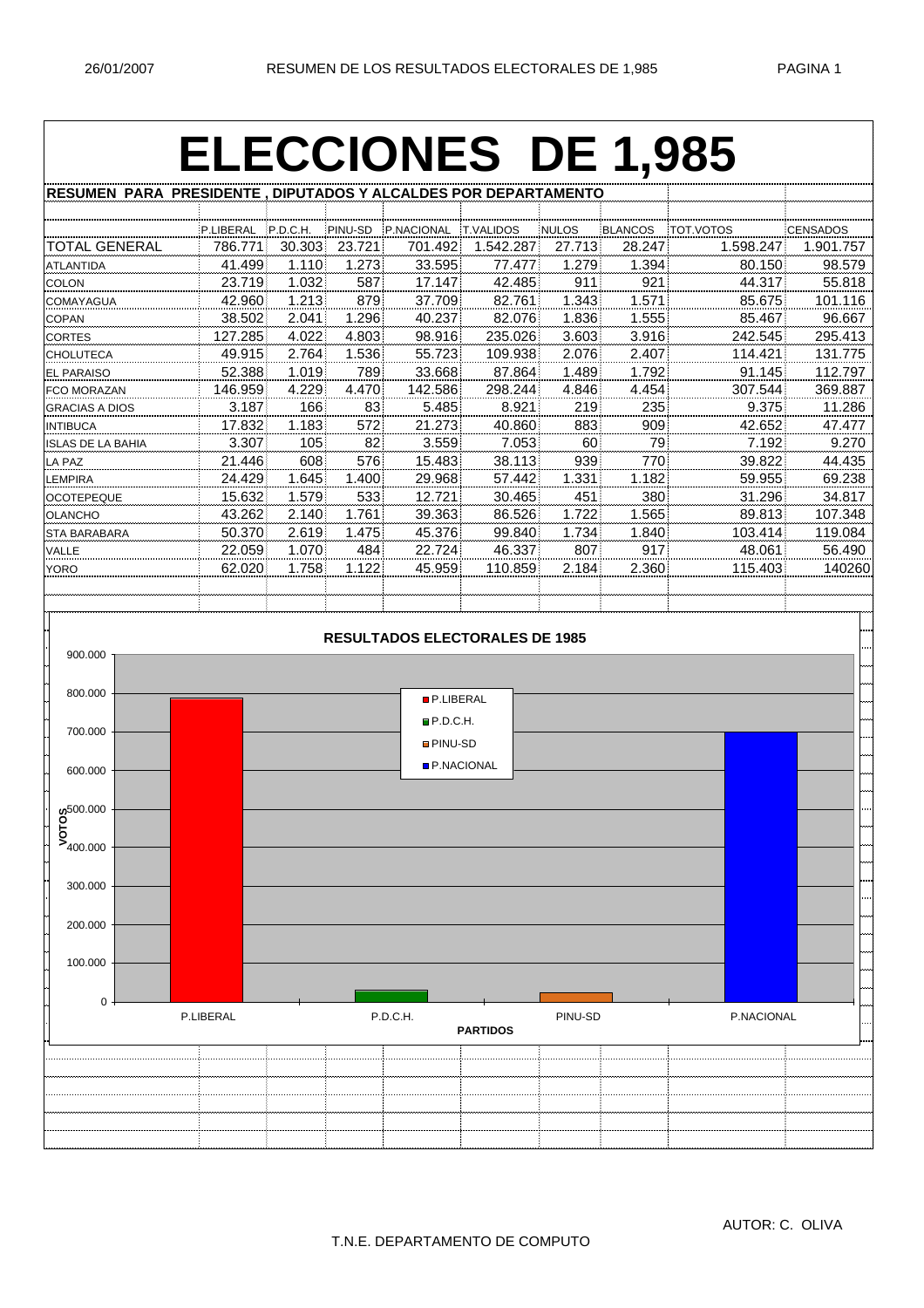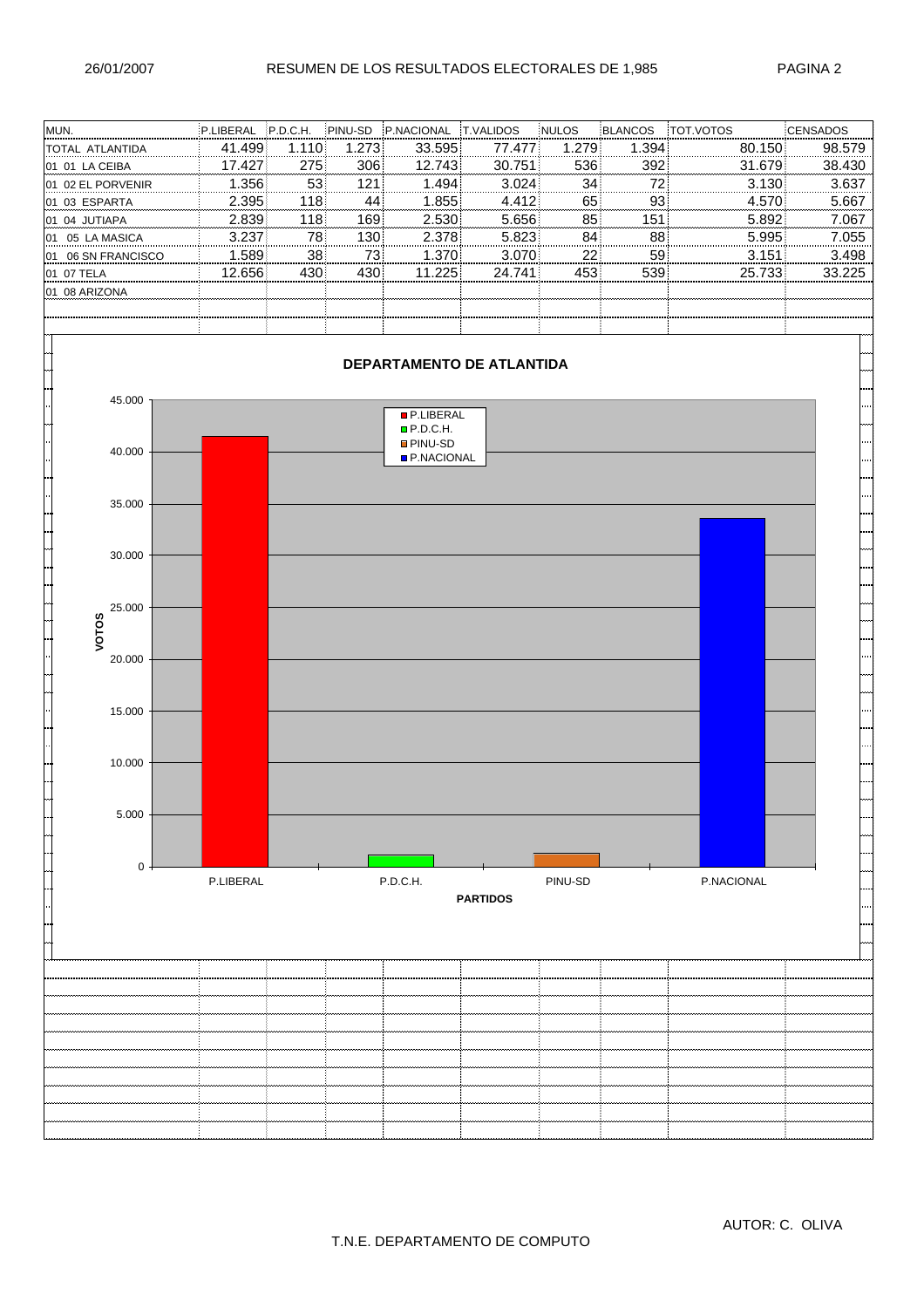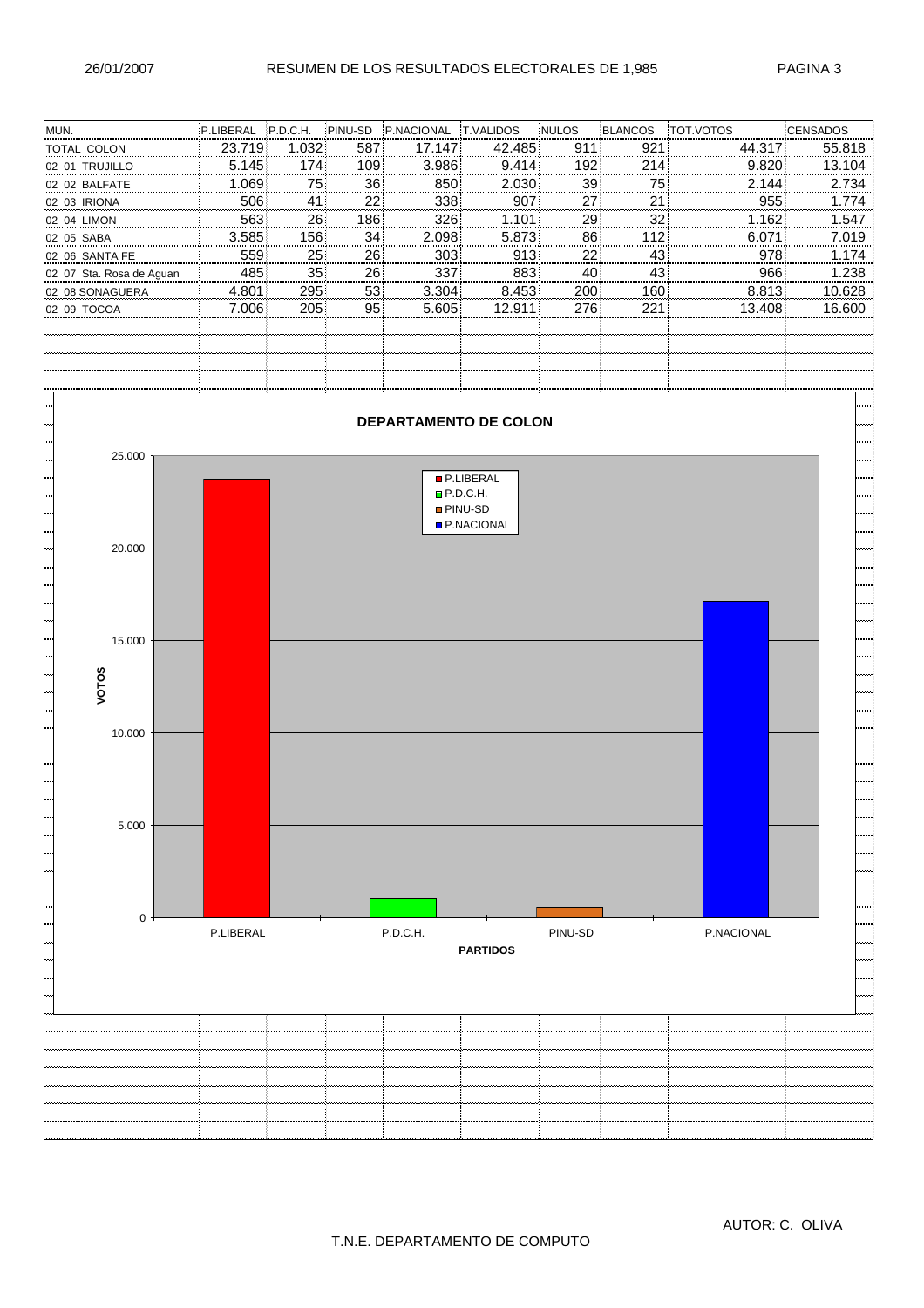|                                                                                                  | CENSADOS |
|--------------------------------------------------------------------------------------------------|----------|
| 42.960<br>1.213<br>85.675<br>879<br>37.709<br>82.761<br>1.343<br>1.571<br>COMAYAGUA              | 101.116  |
| 11.130<br>9.973<br>22.185<br>234<br>94<br>21.431<br>351<br>403<br>03 01 COMAYAGUA                | 26.579   |
| 1.622<br>27<br>36<br>1.287<br>1.350<br>45<br>29<br>1.424<br>03 02 AJUTERIQUE                     | 3.302    |
| 1.659<br>110<br>18<br>1.808<br>3.595<br>83<br>3.739<br>61<br>03 03 EL ROSARIO                    | 4.765    |
| 32<br>33<br>41<br>1.169<br>19<br>1.385<br>2.605<br>2.679<br>03 04 ESQUIAS                        | 3.227    |
| 8<br>14<br>137<br>339<br>$5\overline{)}$<br>352<br>180<br>8 <sup>1</sup><br>03 05 HUMUYA         | 376      |
| 5.759<br>60<br>103<br>5.922<br>2.849<br>54<br>204<br>2.652<br>03 06 LA LIBERTAD                  | 6.967    |
| 22<br>899<br>30<br>10<br>587<br>1.526<br>9<br>1.557<br>03 07 LAMANI                              | 1.772    |
| 39<br>554<br>17<br>403<br>23<br>$\vert$<br>1.019<br>1.040<br>03 08 LA TRINIDAD                   | 1.137    |
| 17<br>764<br>22<br>10<br>738<br>1.534<br>13<br>1.564<br>03 09 LEJAMANI                           | 1.598    |
| 33<br>52<br>1.165<br>58<br>48<br>1.118<br>2.389<br>2.474<br>03 10 MEAMBAR                        | 3.011    |
| 67<br>1.459<br>23<br>2.697<br>24<br>40<br>1.175<br>2.788<br>03 11 MINAS DE ORO                   | 3.365    |
| 1.590<br>51<br>29<br>1.641<br>3.311<br>80<br>50<br>3.441<br>03 12 OJOS DE AGUA                   | 3.950    |
| 95<br>40<br>67<br>4.216<br>1.810<br>108<br>2.096<br>4.054<br>03 13 SAN JERONIMO                  | 5.107    |
| 49<br>73<br>64<br>719<br>66<br>785<br>1.619<br>1.756<br>03 14 SN JOSE DE COMA                    | 2.072    |
| 923<br>65<br>36<br>1.294<br>25<br>44<br>1.363<br>270<br>03 15 SN JOSE DEL POT.                   | 1.624    |
| 29<br>425<br>40<br>34<br>1.191<br>21<br>1.666<br>1.740<br>03 16 SAN LUIS                         | 1.968    |
| 16<br>250<br>757<br>10 <sub>1</sub><br>471<br>20 <sub>1</sub><br>4<br>771<br>03 17 SAN SEBASTIAN | 861      |
| 11.038<br>215<br>129<br>20.485<br>21.268<br>9.103<br>314<br>469<br>03 18 SIGUATEPEQUE            | 25.064   |
| 35<br>1.919<br>42<br>23<br>3.709<br>30<br>3.774<br>1.725<br>03 19 VILLA DE SN ANT.               | 4.371    |
|                                                                                                  |          |
|                                                                                                  |          |
| <b>DEPTO DE COMAYAGUA</b>                                                                        |          |
|                                                                                                  |          |
| 50.000                                                                                           |          |
| <b>P.LIBERAL</b>                                                                                 |          |
| P.D.C.H.<br>45.000<br><b>PINU-SD</b>                                                             |          |
| <b>P.NACIONAL</b>                                                                                |          |
| 40.000                                                                                           |          |
|                                                                                                  |          |
| 35.000                                                                                           |          |
|                                                                                                  |          |
| 30.000                                                                                           |          |
|                                                                                                  |          |
| VOTOS<br>25.000                                                                                  |          |
|                                                                                                  |          |
| 20.000                                                                                           |          |
|                                                                                                  |          |
| 15.000                                                                                           |          |
|                                                                                                  |          |
| 10.000                                                                                           |          |
|                                                                                                  |          |
|                                                                                                  |          |
| 5.000                                                                                            |          |
|                                                                                                  |          |
| 0<br>P.LIBERAL<br>P.D.C.H.<br>PINU-SD<br>P.NACIONAL                                              |          |
| <b>PARTIDOS</b>                                                                                  |          |
|                                                                                                  |          |
|                                                                                                  |          |
|                                                                                                  |          |
|                                                                                                  |          |
|                                                                                                  |          |
|                                                                                                  |          |
|                                                                                                  |          |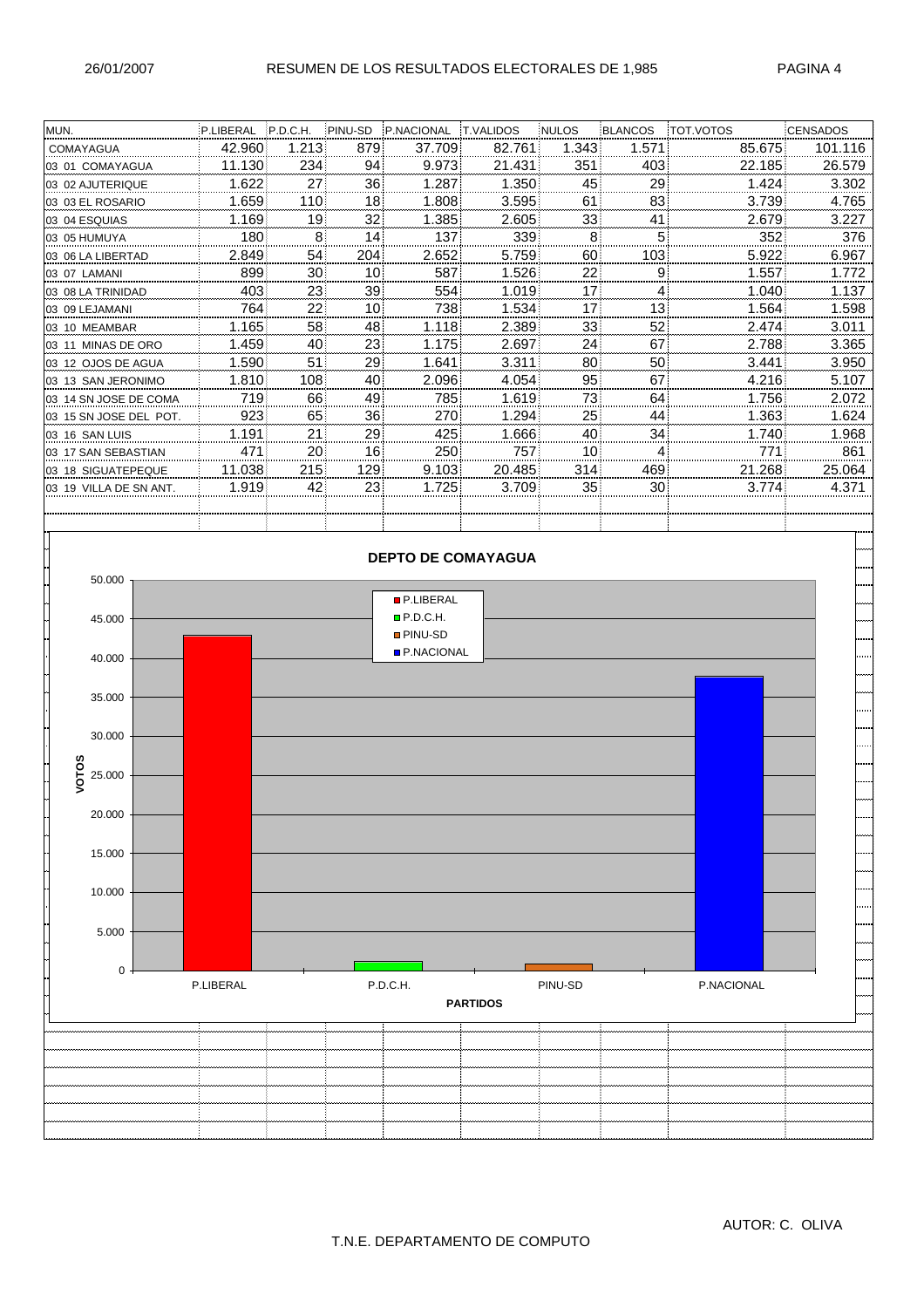| MUN.                             | P.LIBERAL P.D.C.H. |          | PINU-SD  | P.NACIONAL                   | <b>T.VALIDOS</b> | <b>NULOS</b> | BLANCOS    | TOT.VOTOS      | <b>CENSADOS</b> |
|----------------------------------|--------------------|----------|----------|------------------------------|------------------|--------------|------------|----------------|-----------------|
| <b>COPAN</b>                     | 38.502             | 2.041    | 1.296    | 40.037                       | 81.876           | 1.852        | 1.539      | 85.267         | 96.667          |
| 04 01 SANTA ROSA DE              | 6.070              | 284      | 154      | 5.206                        | 11.714           | 187          | 269        | 12.170         | 14.531          |
| 04 02 CABAÑAS                    | 945                | 31       | 44       | 1.668                        | 2.688            | 51           | 31         | 2.770          | 2.956           |
| 04 03 CONCEPCION                 | 421                | 67       | 82       | 521                          | 1.091            | 28           | 26         | 1.145          | 1.319           |
| 04 04 COPAN RUINAS               | 3.058              | 37       | 43       | 3.601                        | 6.739            | 203          | 88         | 7.030          | 7.643           |
| 04 05 CORQUIN                    | 1.667              | 63       | 41       | 1.218                        | 2.989            | 14           | 36         | 3.039          | 3.250           |
| 04 06 CUCUYAGUA                  | 1.647              | 46       | 76       | 1.399                        | 3.168            | 56           | 81         | 3.305          | 4.062           |
| 04 07 DOLORES                    | 255                | 282      | 80       | 612                          | 1.229            | 31           | 41         | 1.301          | 1.470           |
| 04 08 DULCE NOMBRE               | 998                | 130      | 52       | 941                          | 2.121            | 60           | 29         | 2.210          | 2.444           |
| 04 09 EL PARAISO                 | 1.717              | 38       | 61       | 3.887                        | 5.703            | 201          | 154        | 6.058          | 6.716           |
| 04 10 FLORIDA                    | 3.109              | 217      | 44       | 3.134                        | 6.504            | 216          | 157        | 6.877          | 8.332           |
| 04 11 LA JIGUA                   | 1.141              | 51       | 42       | 1.157                        | 2.391            | 89           | 41         | 2.521          | 2.836           |
| 04 12 LA UNION                   | 1.553              | 35       | 12       | 1.479                        | 3.079            | 29           | 40         | 3.148          | 3.569           |
| 04 13 NUEVA ARCADIA              | 4.571              | 288      | 195      | 4.782                        | 9.836            | 229          | 176        | 10.241         | 11.905          |
| 04 14 SAN AGUSTIN                | 805                | 19       | 16       | 390                          | 1.230            | 20           | 23         | 1.273          | 1.386           |
| 04 15 SAN ANTONIO                | 1.517              | 94       | 51       | 1.303                        | 2.965            | 74           | 54         | 3.093          | 3.451           |
| 04 16 BAN JERONIMO               | 861                | 24       | 33       | 864                          | 1.782            | 60           | 22         | 1.864          | 2.016           |
| 04 17 SAN JOSE                   | 942                | 67       | 21       | 955                          | 1.985            | 25           | 35         | 2.045          | 2.175           |
| 04 18 SAN JUAN DE OPOA           | 778                | 75       | 79       | 998                          | 1.930            | 39           | 42         | 2.011          | 2.189           |
| 04 19 SAN NICOLAS                | 1.175              | 29       | 52       | 1.179                        | 2.435            | 29           | 37         | 2.501          | 2.670           |
| 04 20 SAN PEDRO                  | 1.013<br>3.044     | 23       | 20       | 734                          | 1.790            | 32           | 12         | 1.834          | 1.974           |
| 04 21 SANTA RITA                 | 787                | 80<br>21 | 24<br>28 | 2.478<br>1.161               | 5.626<br>1.997   | 114<br>42    | 99         | 5.839<br>2.078 | 6.515           |
| 04 22 TRINIDAD<br>04 23 VERACRUZ | 428                | 40       | 46       | 370                          | 884              | 23           | 39<br>7    | 914            | 2.308<br>950    |
|                                  |                    |          |          |                              |                  |              |            |                |                 |
|                                  |                    |          |          |                              |                  |              |            |                |                 |
|                                  |                    |          |          |                              |                  |              |            |                |                 |
|                                  |                    |          |          |                              |                  |              |            |                |                 |
|                                  |                    |          |          | <b>DEPARTAMENTO DE COPAN</b> |                  |              |            |                |                 |
|                                  |                    |          |          |                              |                  |              |            |                |                 |
| 45.000                           |                    |          |          | <b>P.LIBERAL</b>             |                  |              |            |                |                 |
|                                  |                    |          |          | $D$ P.D.C.H.                 |                  |              |            |                |                 |
| 40.000                           |                    |          |          | <b>PINU-SD</b>               |                  |              |            |                |                 |
| 35.000                           |                    |          |          | P.NACIONAL                   |                  |              |            |                |                 |
|                                  |                    |          |          |                              |                  |              |            |                |                 |
| 30.000                           |                    |          |          |                              |                  |              |            |                |                 |
|                                  |                    |          |          |                              |                  |              |            |                |                 |
| Q25.000                          |                    |          |          |                              |                  |              |            |                |                 |
| VOTO<br>20.000                   |                    |          |          |                              |                  |              |            |                |                 |
|                                  |                    |          |          |                              |                  |              |            |                |                 |
| 15.000                           |                    |          |          |                              |                  |              |            |                |                 |
|                                  |                    |          |          |                              |                  |              |            |                |                 |
| 10.000                           |                    |          |          |                              |                  |              |            |                |                 |
|                                  |                    |          |          |                              |                  |              |            |                |                 |
| 5.000                            |                    |          |          |                              |                  |              |            |                |                 |
| $\mathbf 0$                      |                    |          |          |                              |                  |              |            |                |                 |
|                                  | P.LIBERAL          |          | P.D.C.H. |                              | PINU-SD          |              | P.NACIONAL |                |                 |
|                                  |                    |          |          | <b>PARTIDOS</b>              |                  |              |            |                |                 |
|                                  |                    |          |          |                              |                  |              |            |                |                 |
|                                  |                    |          |          |                              |                  |              |            |                |                 |
|                                  |                    |          |          |                              |                  |              |            |                |                 |
|                                  |                    |          |          |                              |                  |              |            |                |                 |
|                                  |                    |          |          |                              |                  |              |            |                |                 |
|                                  |                    |          |          |                              |                  |              |            |                |                 |
|                                  |                    |          |          |                              |                  |              |            |                |                 |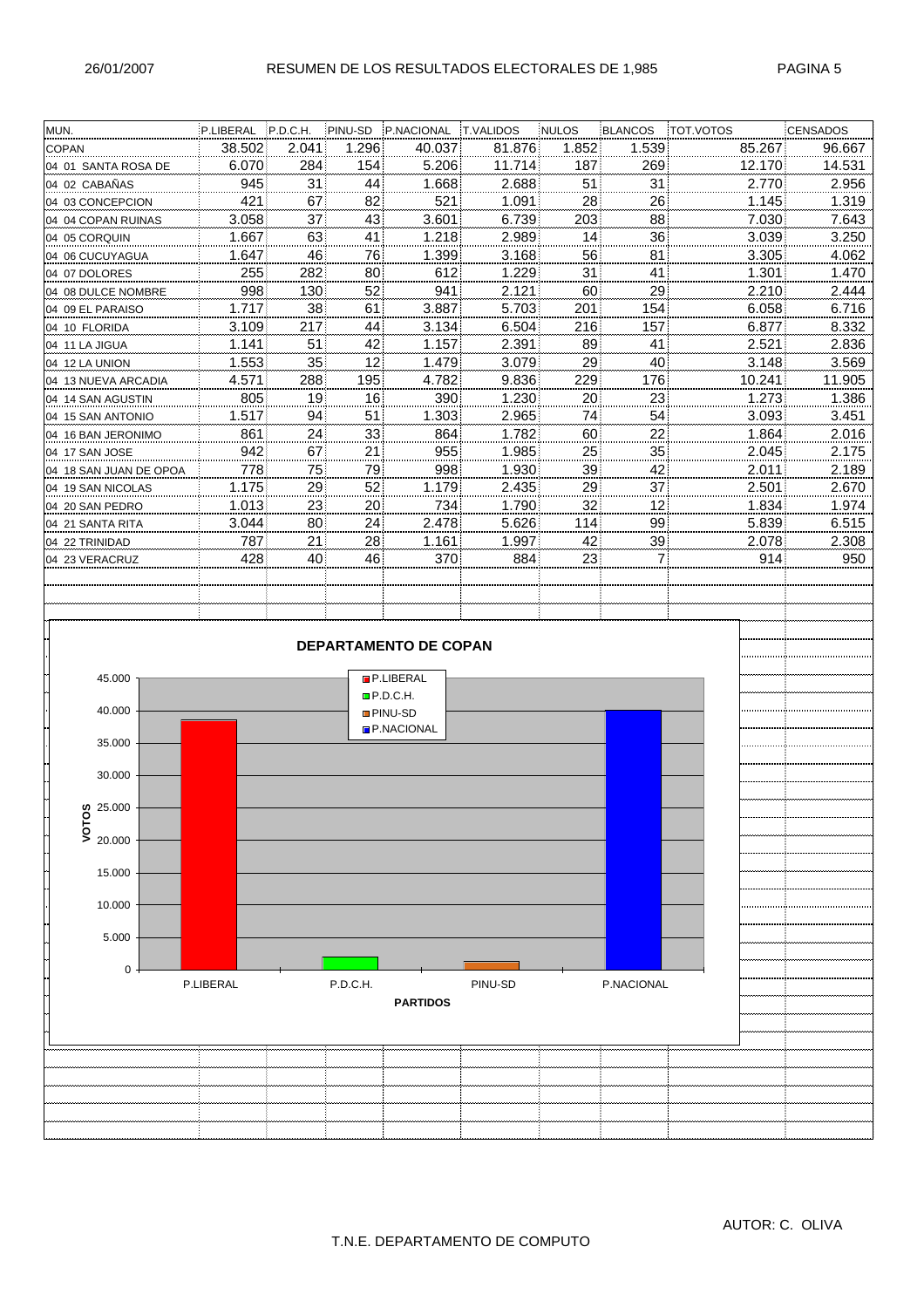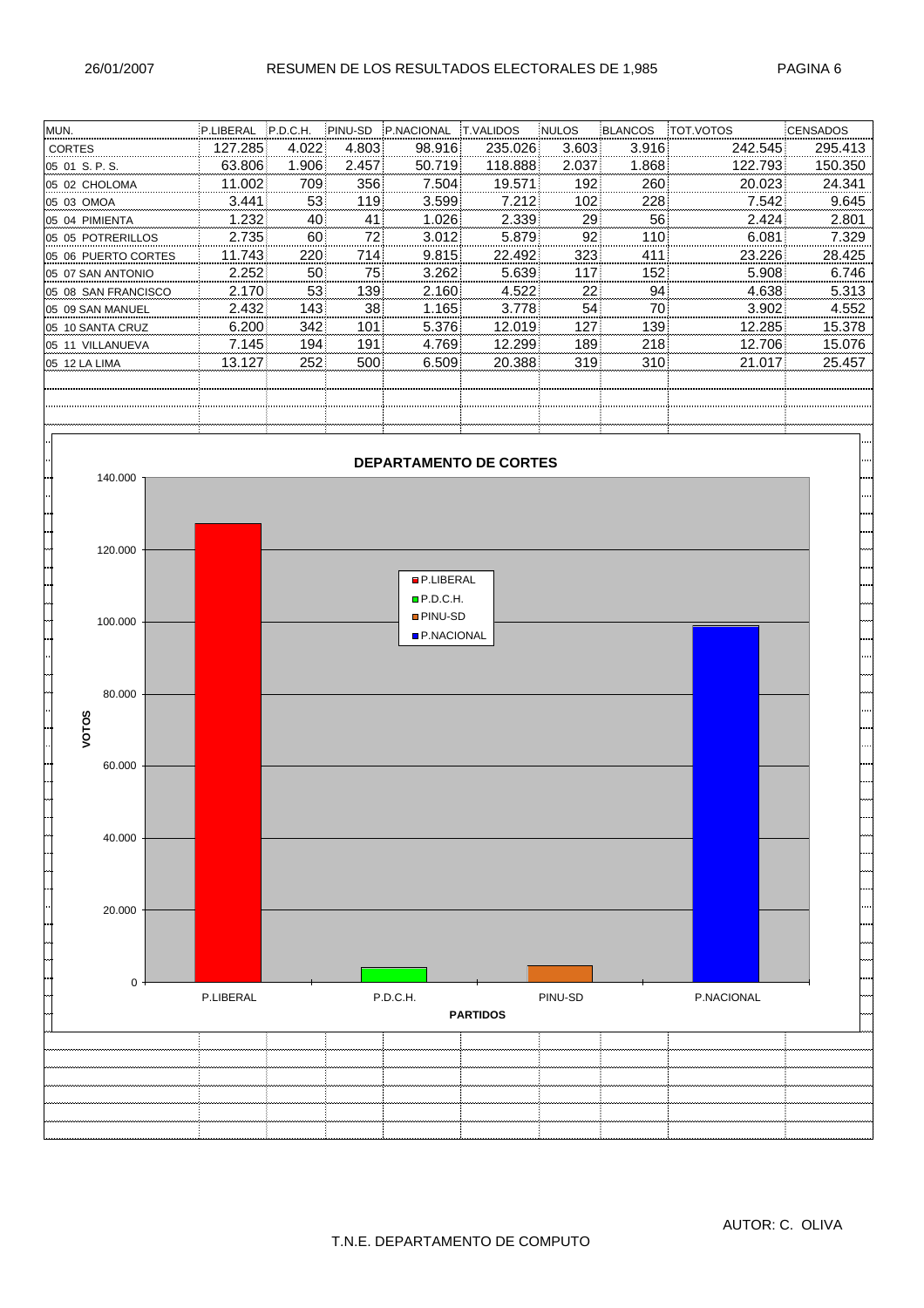| MUN.                   | P.LIBERAL | P.D.C.H. | PINU-SD | P.NACIONAL | <b>IT.VALIDOS</b> | NULOS | BLANCOS | <b>TOT VOTOS</b> | <b>CENSADOS</b> |
|------------------------|-----------|----------|---------|------------|-------------------|-------|---------|------------------|-----------------|
| <b>CHOLUTECA</b>       | 49.915    | 2.764    | 1.536   | 55.723     | 109.938           | 2.076 | 2.407   | 114.421          | 131.775         |
| 06 01 COLUTECA         | 15.619    | 728      | 401     | 16.264     | 33.012            | 441   | 512     | 33.965           | 39.743          |
| 06 02 APACILAGUA       | 1.512     | 145      | 93      | 1.689      | 3.439             | 40    | 48      | 3.527            | 4.002           |
| 06 03 CONCEPCION DE    | 1.868     | 378      | 230     | 4.677      | 7.153             | 263   | 266     | 7.682            | 8.746           |
| 06 04 DUYURE           | 676       | 30       | 24      | 491        | 1.221             | 11    | 5       | 1.237            | 1.343           |
| 06 05 EL CORPUS        | 2.885     | 205      | 47      | 3.685      | 6.822             | 233   | 206     | 7.261            | 8.470           |
| 06 06 EL TRIUNFO       | 3.166     | 352      | 280     | 5.431      | 9.229             | 350   | 344     | 9.923            | 11.512          |
| 06 07 MARCOVIA         | 4.147     | 148      | 60      | 3.507      | 7.862             | 117   | 158     | 8.137            | 9.504           |
| 06 08 MOROLICA         | 1.279     | 16       | 24      | 828        | 2.147             | 29    | 41      | 2.217            | 2.414           |
| 06 09 NAMASIGUE        | 3.256     | 260      | 68      | 2.938      | 6.522             | 117   | 195     | 6.834            | 7.831           |
| 06 10 OROCUINA         | 2.762     | 741      | 96      | 3.224      | 6.156             | 48    | 115     | 6.319            | 7.141           |
| 06 11 PESPIRE          | 4.674     | 92       | 50      | 4.848      | 9.664             | 129   | 181     | 9.974            | 11.448          |
| 06 12 SAN ANTONIO DE F | 1.058     | 20       | 13      | 1.003      | 2.094             | 57    | 42      | 2.193            | 2.533           |
| 06 13 SAN ISIDRO       | 857       | 22       | 21      | 529        | 1.429             | 33    | 41      | 1.503            | 1.740           |
| 06 14 SAN JOSE         | 543       | 54       | 52      | 774        | 1.423             | 28    | 25      | 1.476            | 1.718           |
| 06 15 SAN MARCOS DE C  | 3.883     | 155      | 26      | 4.317      | 8.381             | 104   | 160     | 8.645            | 9.831           |
| 106 16 SANTA ANA DE Y. | 1.730     | 85       | 51      | 1.518      | 3.384             | 76    | 68      | 3.528            | 3.799           |
|                        |           |          |         |            |                   |       |         |                  |                 |
|                        |           |          |         |            |                   |       |         |                  |                 |
|                        |           |          |         |            |                   |       |         |                  |                 |

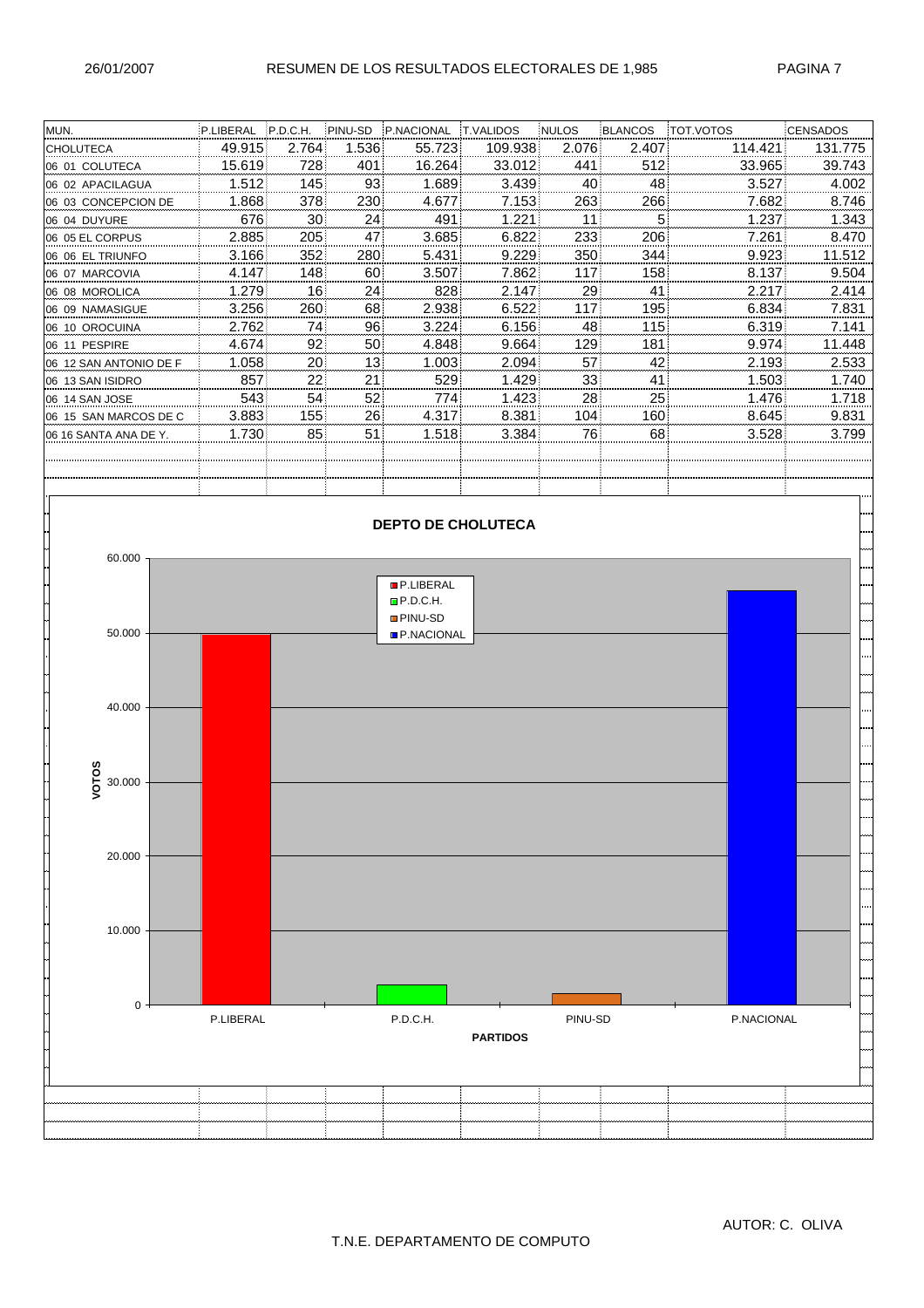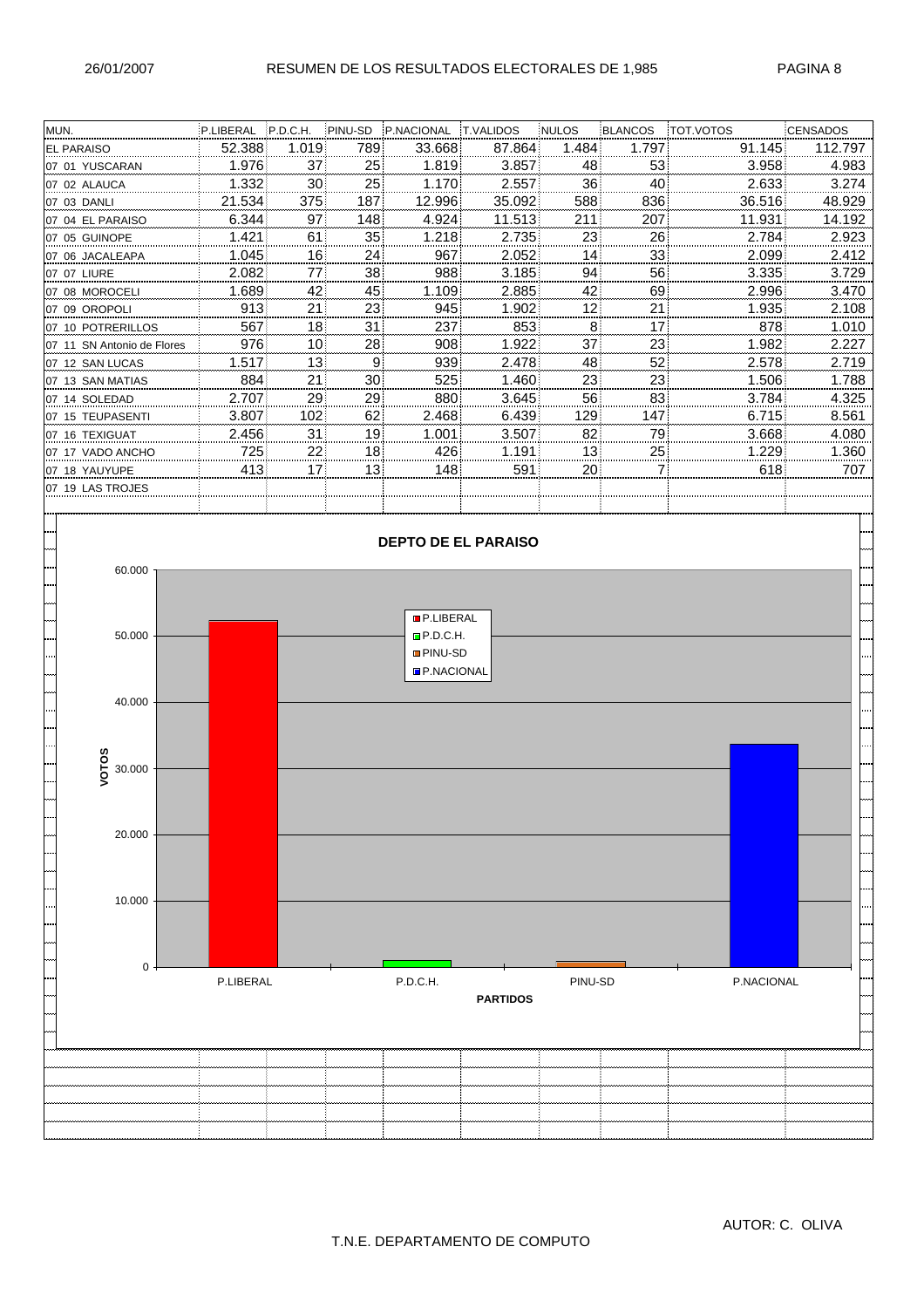| MUN.                       | P.LIBERAL P.D.C.H. |                | PINU-SD        | P.NACIONAL T.VALIDOS     |         | <b>NULOS</b> | <b>BLANCOS</b> | <b>TOT.VOTOS</b> | <b>CENSADOS</b> |
|----------------------------|--------------------|----------------|----------------|--------------------------|---------|--------------|----------------|------------------|-----------------|
| FCO MORAZAN                | 146.959            | 4.214          | 4.485          | 142.586                  | 298.244 | 4.846        | 4.454          | 307.544          | 368.887         |
| 08 01 DISTRITO CENTRAL     | 103.568            | 3.228          | 3.680          | 106.644                  | 217.120 | 3.120        | 2.469          | 222.709          | 270.638         |
| 08 02 ALUBAREN             | 7801               | 44             | 29             | 713                      | 1.566   | 52           | 43             | 1.661            | 1.881           |
| 08 03 CEDROS               | 2.990              | 61             | 80             | 2.876                    | 6.007   | 97           | 204            | 6.308            | 8.061           |
| 08 04 CURAREN              | 1.933              | 51             | 37             | 1.620                    | 3.641   | 88           | 165            | 3.894            | 5.224           |
| 08 05 EL PORVENIR          | 1.857              | 16             | 28             | 2.802                    | 4.703   | 118          | 117            | 4.938            | 5.755           |
| 08 06 GUAYMACA             | 2.719              | 27             | 24             | 2.076                    | 4.846   | 115          | 85             | 5.046            | 5.684           |
| 08 07 LA LIBERTAD          | 513                | 45             | 32             | 412                      | 1.002   | 26           | 24             | 1.052            | 1.211           |
| 08 08 LA VENTA             | 1.168              | 39             | 27             | 1.341                    | 2.575   | 79           | 43             | 2.697            | 3.126           |
| 08 09 LEPATERIQUE          | 1.749              | 113            | 39             | 1.468                    | 3.369   | 50           | 181            | 3.600            | 4.366           |
| 08 10 MARAITA              | 1.016              | 14             | 47             | 1.282                    | 2.359   | 44           | 60             | 2.463            | 2.765           |
| 08 11 MARALE               | 984                | 35             | 34             | 676                      | 1.729   | 104          | 41             | 1.874            | 2.979           |
| 08 12 NUEVA ARMENIA        | 1.151              | 40             | 18             | 455                      | 1.664   | 28           | 10             | 1.702            | 1.831           |
| 08 13 OJOJONA              | 1.822              | 28             | 22             | 1.516                    | 3.388   | 62           | 44             | 3.494            | 4.065           |
| 08 14 ORICA                | 1.471              | 21             | 40             | 1.241                    | 2.773   | 49           | 78             | 2.900            | 3.447           |
| 08 15 REITOCA              | 1.751              | 41             | 41             | 864                      | 2.697   | 47           | 97             | 2.841            | 3.497           |
| 08 16 SABANAGRANDE         | 4.263              | 41             | 25             | 1.814                    | 6.143   | 158          | 130            | 6.431            | 7.385           |
| 08 17 SN Antonio de Orient | 1.250              | 29             | 36             | 1.066                    | 2.381   | 52           | 53             | 2.486            | 2.896           |
| 08 18 SAN Buenaventura     | 935                | 8              | $\overline{7}$ | 1.130                    | 2.080   | 53           | 29             | 2.162            | 2.323           |
| 08 19 SAN IGNACIO          | 1.468              | 21             | 36             | 1.257                    | 2.782   | 41           | 38             | 2.861            | 2.114           |
| 08 20 SAN JUAN DE F.       | 1.867              | 36.            | 16             | 1.887                    | 3.806   | 34           | 76             | 3.916            | 4.504           |
| 08 21 SAN MIGUELITO        | 513                | $\overline{7}$ | 26             | 405                      | 951     | 17           | 11             | 979              | 1.091           |
| 08 22 SANTA ANA            | 1.664              | 33             | 25             | 1.251                    | 2.973   | 76           | 69             | 3.118            | 3.347           |
| 08 23 SANTA LUCIA          | 1.360              | 16             | 35             | 1.159                    | 2.570   | 32           | 46             | 2.648            | 2.875           |
| 08 24 TALANGA              | 3.658              | 144            | 61             | 3.905                    | 7.768   | 148          | 176            | 8.092            | 9.453           |
| 08 25 TATUMBLA             | 1.218              | 14             | 13             | 703                      | 1.948   | 35           | 52             | 2.035            | 2.250           |
| 08 26 VALLE DE ANGELES     | 1.704              | 37             | 21             | 1.039                    | 2.801   | 77           | 72             | 2.950            | 3.214           |
| 08 27 VILLA DE S.FCO       | 1.587              | 25             | 6              | 984                      | 2.602   | 44           | 41             | 2.687            | 2.905           |
|                            |                    |                |                |                          |         |              |                |                  |                 |
|                            |                    |                |                |                          |         |              |                |                  |                 |
|                            |                    |                |                | <b>FRANCISCO MORAZAN</b> |         |              |                |                  |                 |
| 160.000                    |                    |                |                |                          |         |              |                |                  |                 |
|                            |                    |                |                | <b>P.LIBERAL</b>         |         |              |                |                  |                 |
| 140.000                    |                    |                |                | P.D.C.H.                 |         |              |                |                  |                 |
|                            |                    |                |                | <b>PINU-SD</b>           |         |              |                |                  |                 |
|                            |                    |                |                | <b>P.NACIONAL</b>        |         |              |                |                  |                 |
| 120.000                    |                    |                |                |                          |         |              |                |                  |                 |
|                            |                    |                |                |                          |         |              |                |                  |                 |
| 100.000                    |                    |                |                |                          |         |              |                |                  |                 |
|                            |                    |                |                |                          |         |              |                |                  |                 |

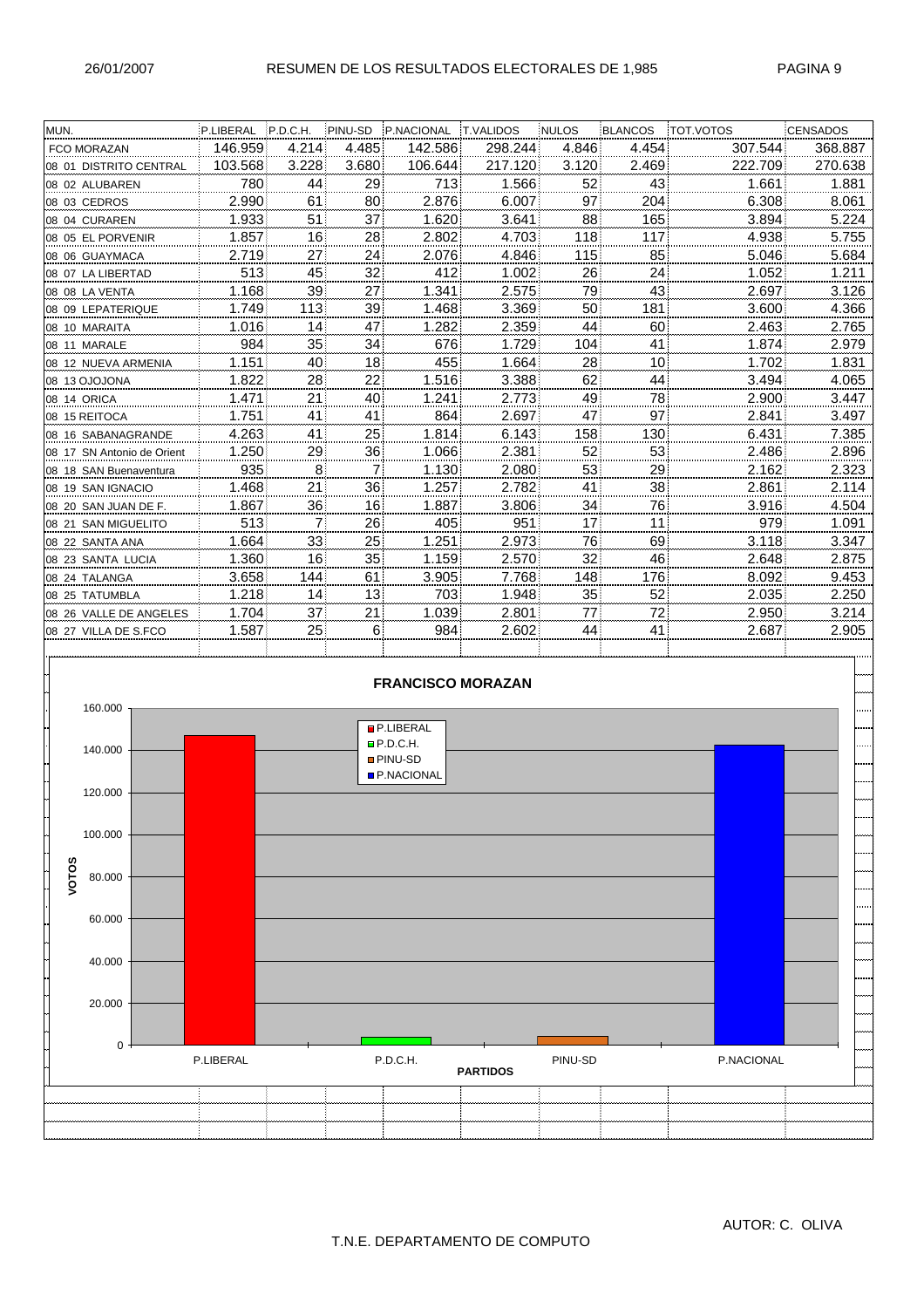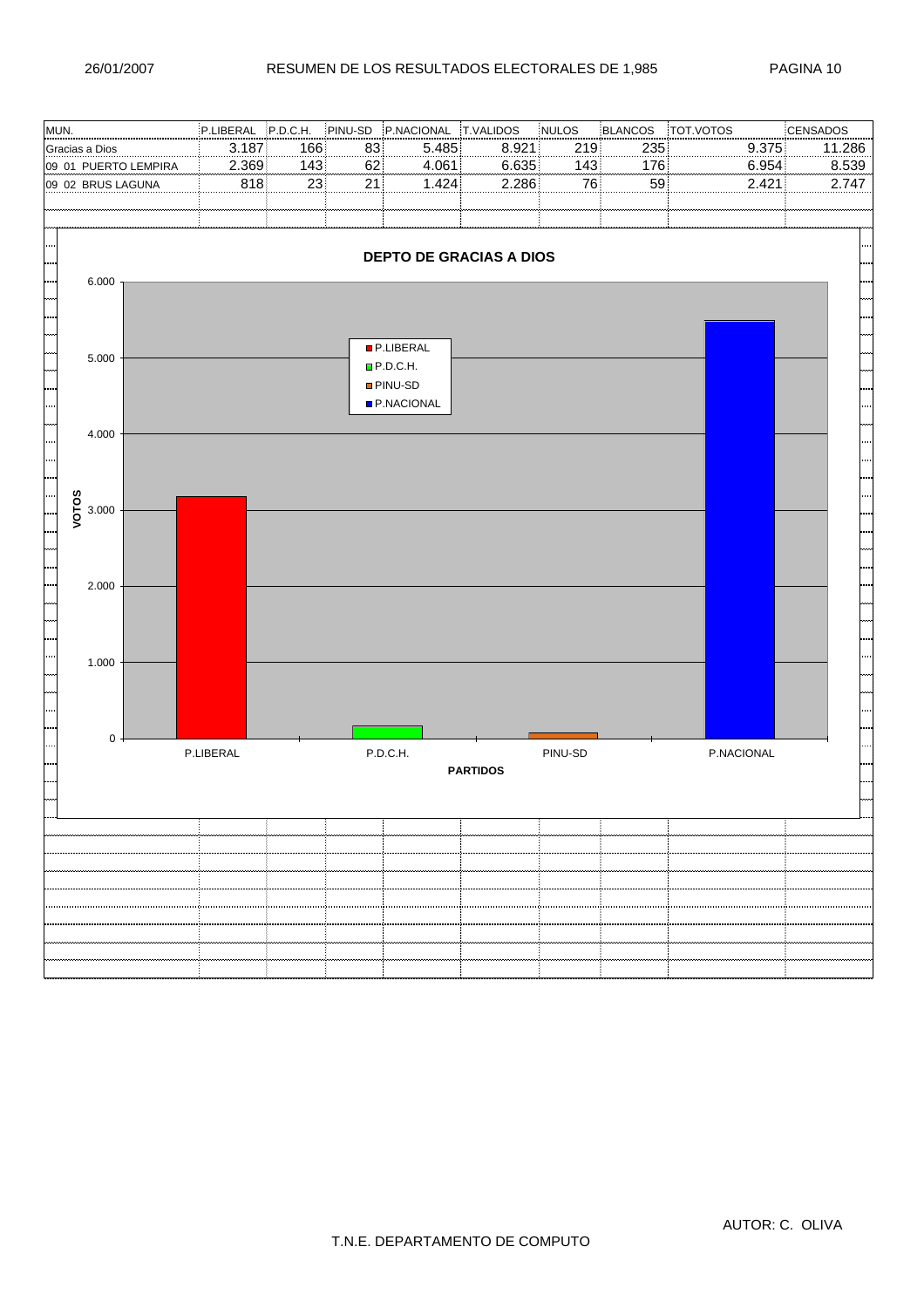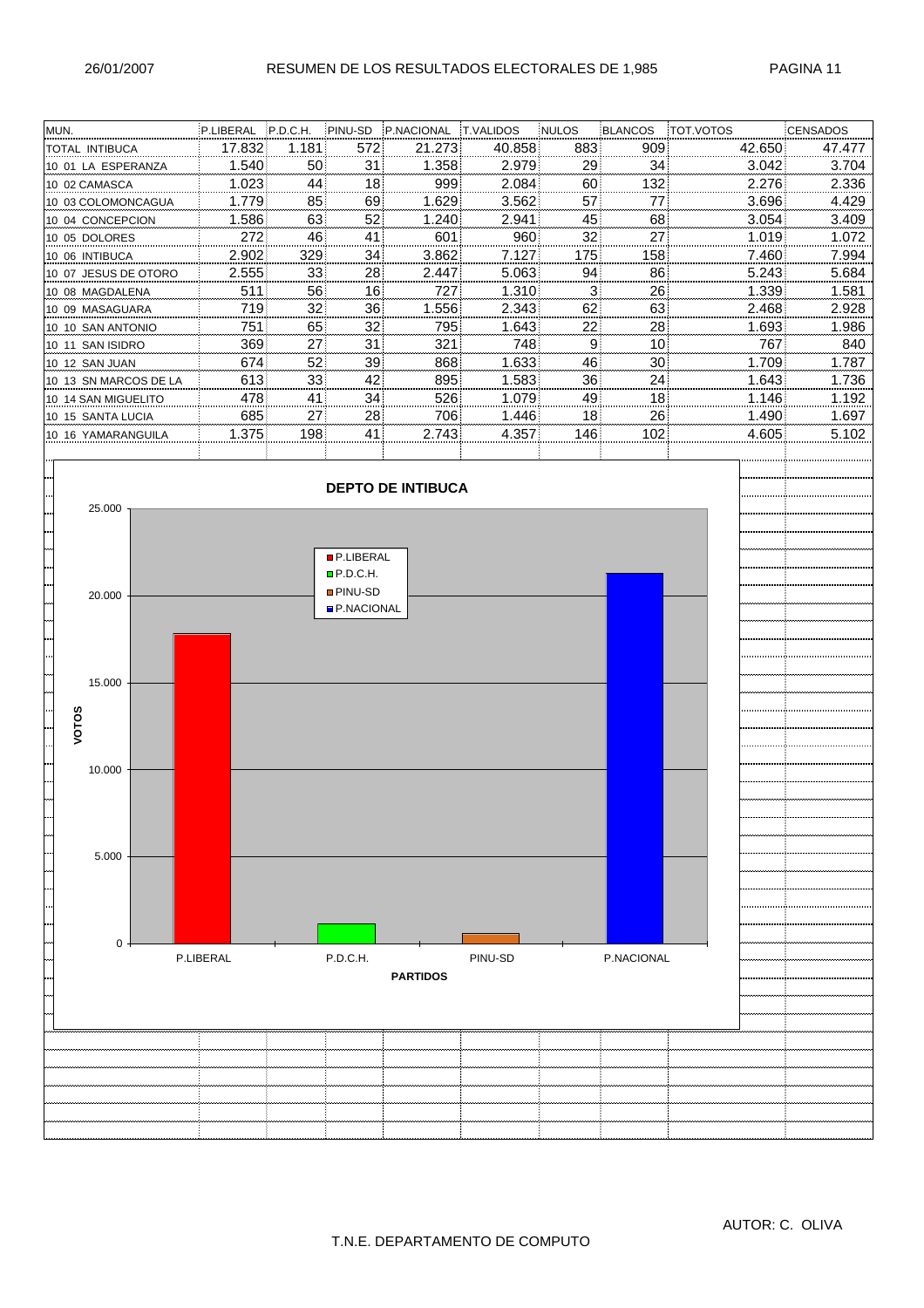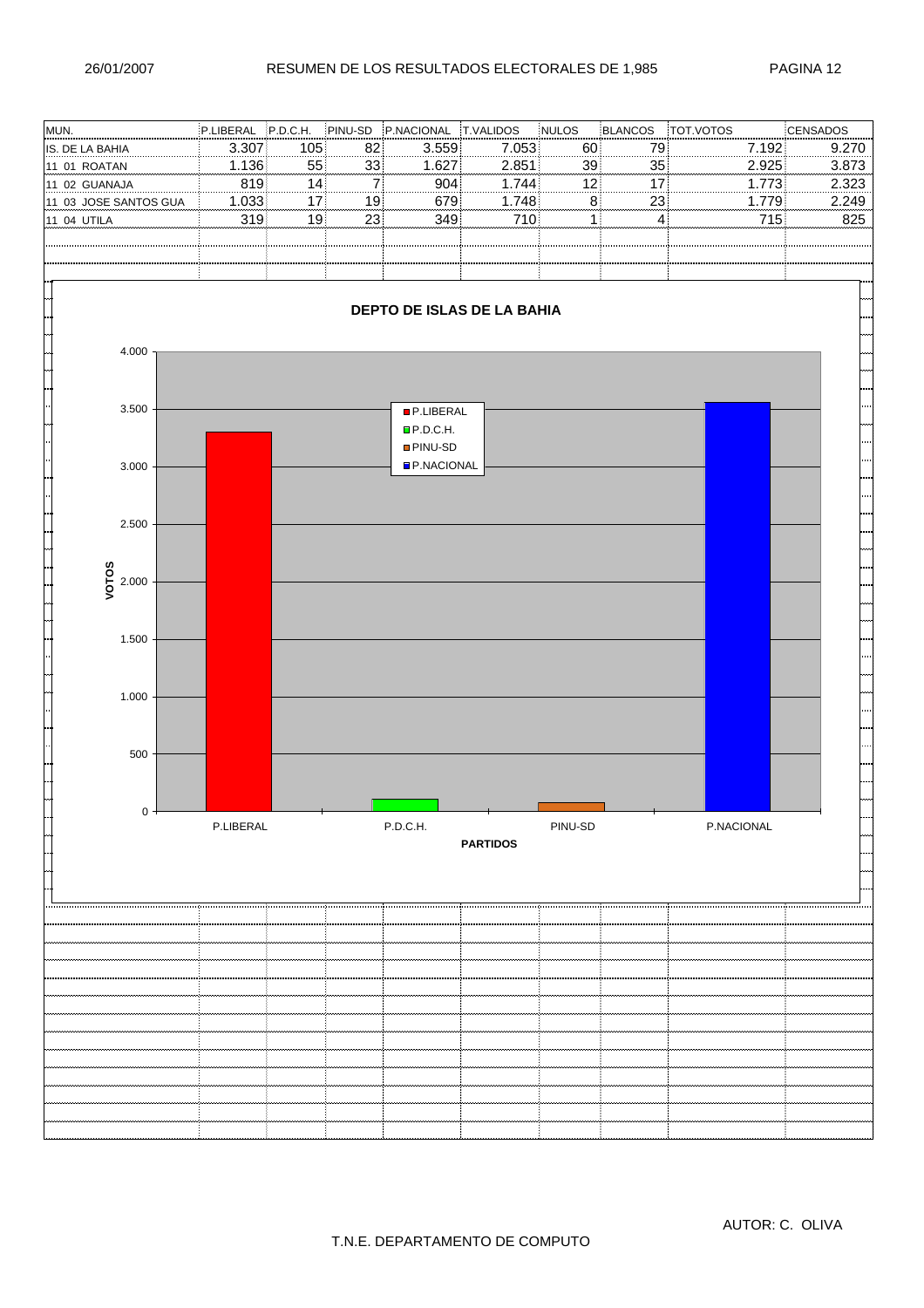| MUN.                       | P.LIBERAL | P.D.C.H. | PINU-SD  | P.NACIONAL             | <b>T.VALIDOS</b> | <b>NULOS</b> | BLANCOS | TOT.VOTOS  | <b>CENSADOS</b> |
|----------------------------|-----------|----------|----------|------------------------|------------------|--------------|---------|------------|-----------------|
| LA PAZ                     | 21.446    | 544      | 640      | 15.483                 | 38.113           | 939          | 770     | 39.822     | 44.435          |
| 12 01 LA PAZ               | 5.590     | 54       | 72       | 2.515                  | 8.231            | 91           | 105     | 8.427      | 9.295           |
| 12 02 AGUANTEQUERIQ        | 801       | 11       | 58       | 454                    | 1.324            | 23           | 29      | 1.376      | 1.573           |
| 12 03 CABAÑAS              | 283       | 24       | 26       | 446                    | 779              | 25           | 2       | 806        | 993             |
| 12 04 CANE                 | 757       | 11       | 28       | 275                    | 1.071            | 12           | 5       | 1.088      | 1.123           |
| 12 05 CHINACLA             | 643       | 11       | 19       | 322                    | 995              | 34           | 48      | 1.077      | 1.170           |
| 12 06 GUAJIQUIRO           | 1.112     | 24       | 41       | 1.737                  | 2.914            | 63           | 102     | 3.079      | 3.586           |
| 12 07 LAUTERIQUE           | 586       | 18       | 29       | 443                    | 1.076            | 24           | 11      | 1.111      | 1.237           |
| 12 08 MARCALA              | 2.366     | 37       | 84       | 1.841                  | 4.328            | 57           | 58      | 4.443      | 5.208           |
| 12 09 Mercedes de Oriente  | 177       | 26       | 12       | 151                    | 366              | 4            | 12      | 382        | 449             |
| 12 10 OPATORO              | 1.157     | 18       | 20       | 1.102                  | 2.297            | 72           | 59      | 2.428      | 2.673           |
| 12 11 SN Antonio del Norte | 799       | 21       | 33       | 378                    | 1.231            | 50           | 12      | 1.293      | 1.485           |
| 12 12 SAN JOSE             | 920       | 26       | 19       | 487                    | 1.452            | 54           | 32      | 1.538      | 1.592           |
| 12 13 SAN JUAN             | 375       | 62       | 34       | 350                    | 821              | 5            | $\,6\,$ | 832        | 965             |
| 12 14 SN PEDRO TUTULE      | 790       | 25       | $\bf{8}$ | 587                    | 1.410            | 54           | 24      | 1.488      | 1.650           |
| 12 15 SANTA ANA            | 794       | 32       | 34       | 907                    | 1.767            | 38           | 62      | 1.867      | 2.135           |
| 12 16 SANTA ELENA          | 621       | 38       | 50       | 732                    | 1.441            | 46           | 53      | 1.540      | 1.648           |
| 12 17 SANTA MARIA          | 1.392     | 61       | 23       | 711                    | 2.187            | 92           | 53      | 2.332      | 2.617           |
| 12 18 SANTIAGO Puringla    | 1.706     | 19       | 17       | 1.496                  | 3.238            | 120          | 84      | 3.442      | 3.701           |
| 12 19 YARULA               | 577       | 26       | 33       | 549                    | 1.185            | 75           | 13      | 1.273      | 1.335           |
|                            |           |          |          |                        |                  |              |         |            |                 |
|                            |           |          |          |                        |                  |              |         |            |                 |
|                            |           |          |          |                        |                  |              |         |            |                 |
|                            |           |          |          | <b>DEPTO DE LA PAZ</b> |                  |              |         |            |                 |
| 25.000                     |           |          |          |                        |                  |              |         |            |                 |
|                            |           |          |          |                        |                  |              |         |            |                 |
|                            |           |          |          |                        |                  |              |         |            |                 |
|                            |           |          |          | <b>P.LIBERAL</b>       |                  |              |         |            |                 |
| 20.000                     |           |          |          | P.D.C.H.               |                  |              |         |            |                 |
|                            |           |          |          | <b>PINU-SD</b>         |                  |              |         |            |                 |
|                            |           |          |          | <b>P.NACIONAL</b>      |                  |              |         |            |                 |
|                            |           |          |          |                        |                  |              |         |            |                 |
| 15.000                     |           |          |          |                        |                  |              |         |            |                 |
|                            |           |          |          |                        |                  |              |         |            |                 |
| VOTOS                      |           |          |          |                        |                  |              |         |            |                 |
|                            |           |          |          |                        |                  |              |         |            |                 |
| 10.000                     |           |          |          |                        |                  |              |         |            |                 |
|                            |           |          |          |                        |                  |              |         |            |                 |
|                            |           |          |          |                        |                  |              |         |            |                 |
|                            |           |          |          |                        |                  |              |         |            |                 |
| 5.000                      |           |          |          |                        |                  |              |         |            |                 |
|                            |           |          |          |                        |                  |              |         |            |                 |
|                            |           |          |          |                        |                  |              |         |            |                 |
|                            |           |          |          |                        |                  |              |         |            |                 |
| $\mathbf 0$                |           |          |          |                        |                  |              |         |            |                 |
|                            | P.LIBERAL |          |          | P.D.C.H.               |                  | PINU-SD      |         | P.NACIONAL |                 |
|                            |           |          |          |                        | <b>PARTIDOS</b>  |              |         |            |                 |
|                            |           |          |          |                        |                  |              |         |            |                 |
|                            |           |          |          |                        |                  |              |         |            |                 |
|                            |           |          |          |                        |                  |              |         |            |                 |
|                            |           |          |          |                        |                  |              |         |            |                 |
|                            |           |          |          |                        |                  |              |         |            |                 |
|                            |           |          |          |                        |                  |              |         |            |                 |
|                            |           |          |          |                        |                  |              |         |            |                 |
|                            |           |          |          |                        |                  |              |         |            |                 |
|                            |           |          |          |                        |                  |              |         |            |                 |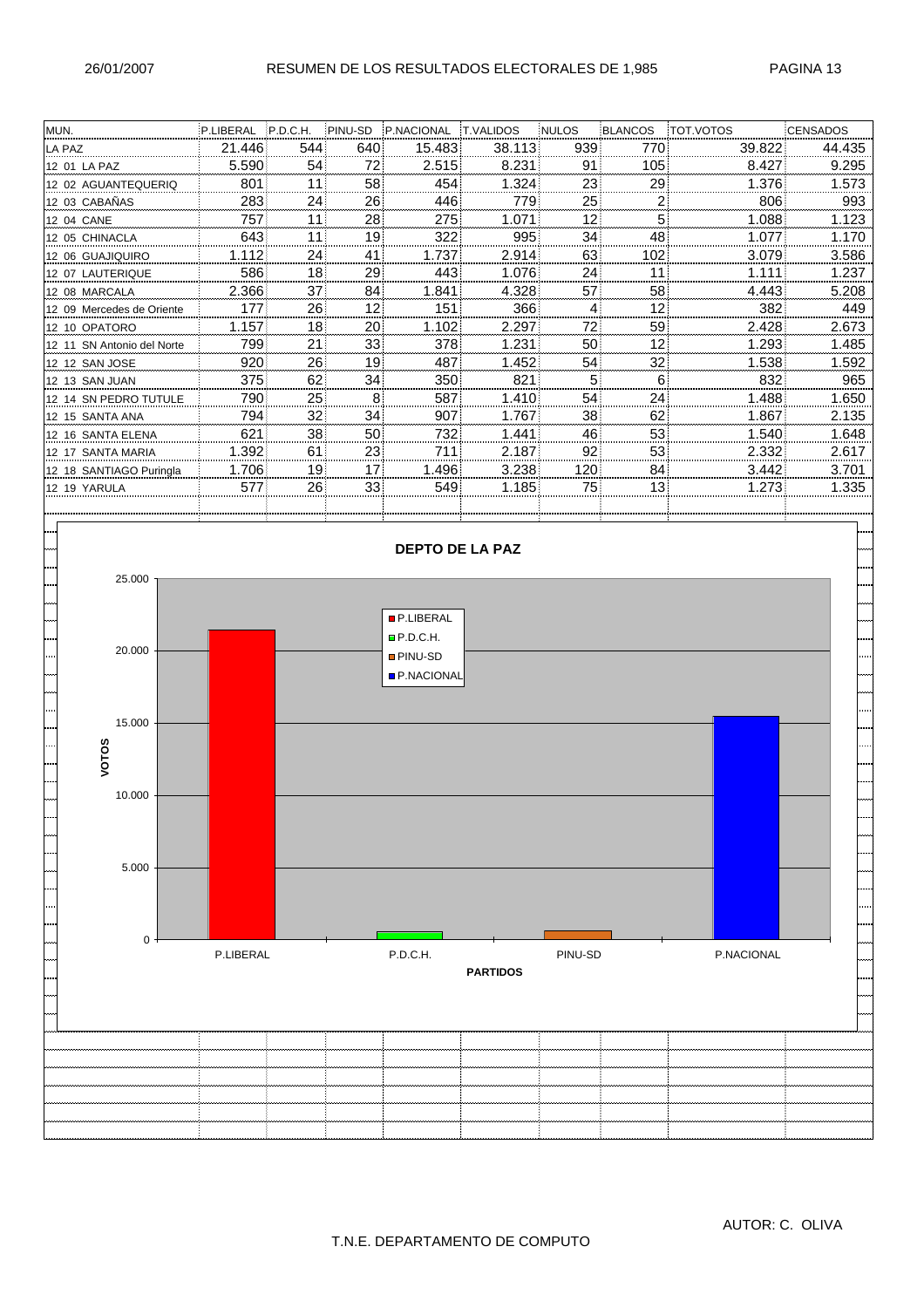| MUN.                  | P.LIBERAL | P.D.C.H. | PINU-SD | P.NACIONAL              | <b>T.VALIDOS</b> | <b>NULOS</b> | BLANCOS | TOT.VOTOS  | <b>CENSADOS</b> |
|-----------------------|-----------|----------|---------|-------------------------|------------------|--------------|---------|------------|-----------------|
| <b>LEMPIRA</b>        | 24.429    | 1.645    | 1.400   | 29.968                  | 57.442           | 1.331        | 1.182   | 59.955     | 69.238          |
| 13 01 GRACIAS         | 2.661     | 156      | 123     | 3.396                   | 6.336            | 91           | 117     | 6.544      | 7.807           |
| 13 02 BELEN           | 476       | 115      | 35      | 357                     | 983              | 31           | 33      | 1.047      | 1.138           |
| 13 03 CANDELARIA      | 760       | 28       | 34      | 1.028                   | 1.850            | 40           | 48      | 1.938      | 2.276           |
| 13 04 COLOLACA        | 430       | 53       | 57      | 785                     | 1.325            | 66           | 16      | 1.407      | 1.621           |
| 13 05 ERANDIQUE       | 1.347     | 16       | 45      | 1.747                   | 3.155            | 67           | 52      | 3.274      | 3.525           |
| 13 06 GUALCINCE       | 536       | 64       | 39      | 1.378                   | 2.017            | 49           | 55      | 2.121      | 2.648           |
| 13 07 GUARITA         | 890       | 26       | 33      | 1.021                   | 1.970            | 48           | 52      | 2.070      | 2.510           |
| 13 08 LA CAMPA        | 872       | 69       | 50      | 916                     | 1.907            | 32           | 35      | 1.974      | 2.260           |
| 13 09 LA IGUALA       | 1.477     | 97       | 61      | 1.530                   | 3.165            | 55           | 64      | 3.284      | 4.157           |
| 13 10 LAS FLORES      | 962       | 36       | 32      | 1.017                   | 2.047            | 34           | 21      | 2.102      | 2.408           |
| 13 11 LA UNION        | 1.162     | 23       | 23      | 1.359                   | 2.567            | 111          | 70      | 2.748      | 3.133           |
| 13 12 LA VIRTUD       | 616       | 130      | 45      | 900                     | 1.691            | 61           | 37      | 1.789      | 1.998           |
| 13 13 LEPAERA         | 3.511     | 69       | 37      | 3.242                   | 6.859            | 93           | 69      | 7.021      | 7.956           |
| 13 14 MAPULACA        | 635       | 53       | 17      | 515                     | 1.220            | 20           | 25      | 1.265      | 1.369           |
| 13 15 PIRAERA         | 570       | 63       | 62      | 1.407                   | 2.102            | 40           | 55      | 2.197      | 2.601           |
| 13 16 SAN ANDRES      | 482       | 45       | 60      | 1.163                   | 1.750            | 92           | 44      | 1.886      | 2.266           |
| 13 17 SAN FRANCISCO   | 857       | 61       | 69      | 636                     | 1.623            | 68           | 53      | 1.744      | 2.158           |
| 13 18 SN JUAN GUARITA | 264       | 21       | 44      | 404                     | 733              | 16           | 18      | 767        | 861             |
| 13 19 SN MANUEL COLOH | 1.188     | 90       | 118     | 1.050                   | 2.446            | 76           | 54      | 2.576      | 2.814           |
| 13 20 SAN RAFAEL      | 1.043     | 33       | 75      | 1.397                   | 2.548            | 41           | 41      | 2.630      | 2.886           |
| 13 21 SAN SEBASTIAN   | 934       | 51       | 50      | 863                     | 1.898            | 31           | 16      | 1.945      | 2.318           |
| 13 22 SANTA CRUZ      | 500       | 112      | 41      | 524                     | 1.177            | 17           | 47      | 1.241      | 1.385           |
| 13 23 TALGUA          | 946       | 35       | 16      | 972                     | 1.969            | 58           | 62      | 2.089      | 2.291           |
| 13 24 TAMBLA          | 307       | 36       | 47      | 370                     | 760              | 10           | 16      | 786        | 852             |
| 13 25 TOMALA          | 410       | 49       | 34      | 820                     | 1.313            | 16           | 33      | 1.362      | 1.595           |
| 13 26 VALLADOLID      | 315       | 80       | 96      | 664                     | 1.155            | 50           | 27      | 1.232      | 1.362           |
| 13 27 VIRGINIA        | 278       | 34       | 57      | 507                     | 876              | 18           | 22      | 916        | 1.043           |
|                       |           |          |         |                         |                  |              |         |            |                 |
|                       |           |          |         | <b>DEPTO DE LEMPIRA</b> |                  |              |         |            |                 |
|                       |           |          |         |                         |                  |              |         |            |                 |
| 35.000                |           |          |         | P.LIBERAL               |                  |              |         |            |                 |
|                       |           |          |         | P.D.C.H.                |                  |              |         |            |                 |
| 30.000                |           |          |         | <b>PINU-SD</b>          |                  |              |         |            |                 |
|                       |           |          |         | <b>P.NACIONAL</b>       |                  |              |         |            |                 |
|                       |           |          |         |                         |                  |              |         |            |                 |
| 25.000                |           |          |         |                         |                  |              |         |            |                 |
|                       |           |          |         |                         |                  |              |         |            |                 |
| 20.000                |           |          |         |                         |                  |              |         |            |                 |
| VOTOS                 |           |          |         |                         |                  |              |         |            |                 |
| 15.000                |           |          |         |                         |                  |              |         |            |                 |
|                       |           |          |         |                         |                  |              |         |            |                 |
|                       |           |          |         |                         |                  |              |         |            |                 |
| 10.000                |           |          |         |                         |                  |              |         |            |                 |
|                       |           |          |         |                         |                  |              |         |            |                 |
| 5.000                 |           |          |         |                         |                  |              |         |            |                 |
|                       |           |          |         |                         |                  |              |         |            |                 |
|                       |           |          |         |                         |                  |              |         |            |                 |
| 0                     | P.LIBERAL |          |         | P.D.C.H.                |                  | PINU-SD      |         | P.NACIONAL |                 |
|                       |           |          |         |                         | <b>PARTIDOS</b>  |              |         |            |                 |
|                       |           |          |         |                         |                  |              |         |            |                 |
|                       |           |          |         |                         |                  |              |         |            |                 |
|                       |           |          |         |                         |                  |              |         |            |                 |
|                       |           |          |         |                         |                  |              |         |            |                 |
|                       |           |          |         |                         |                  |              |         |            |                 |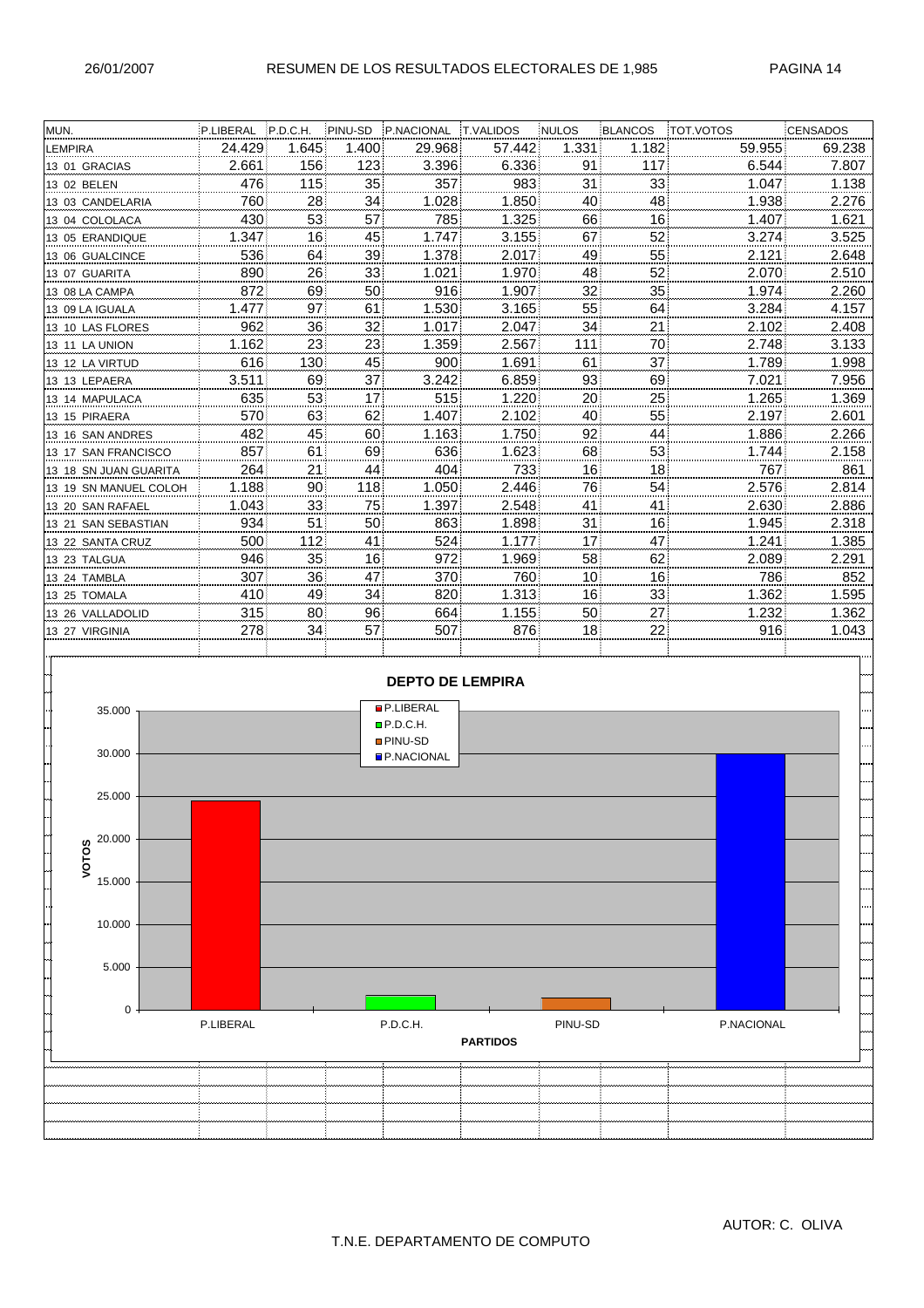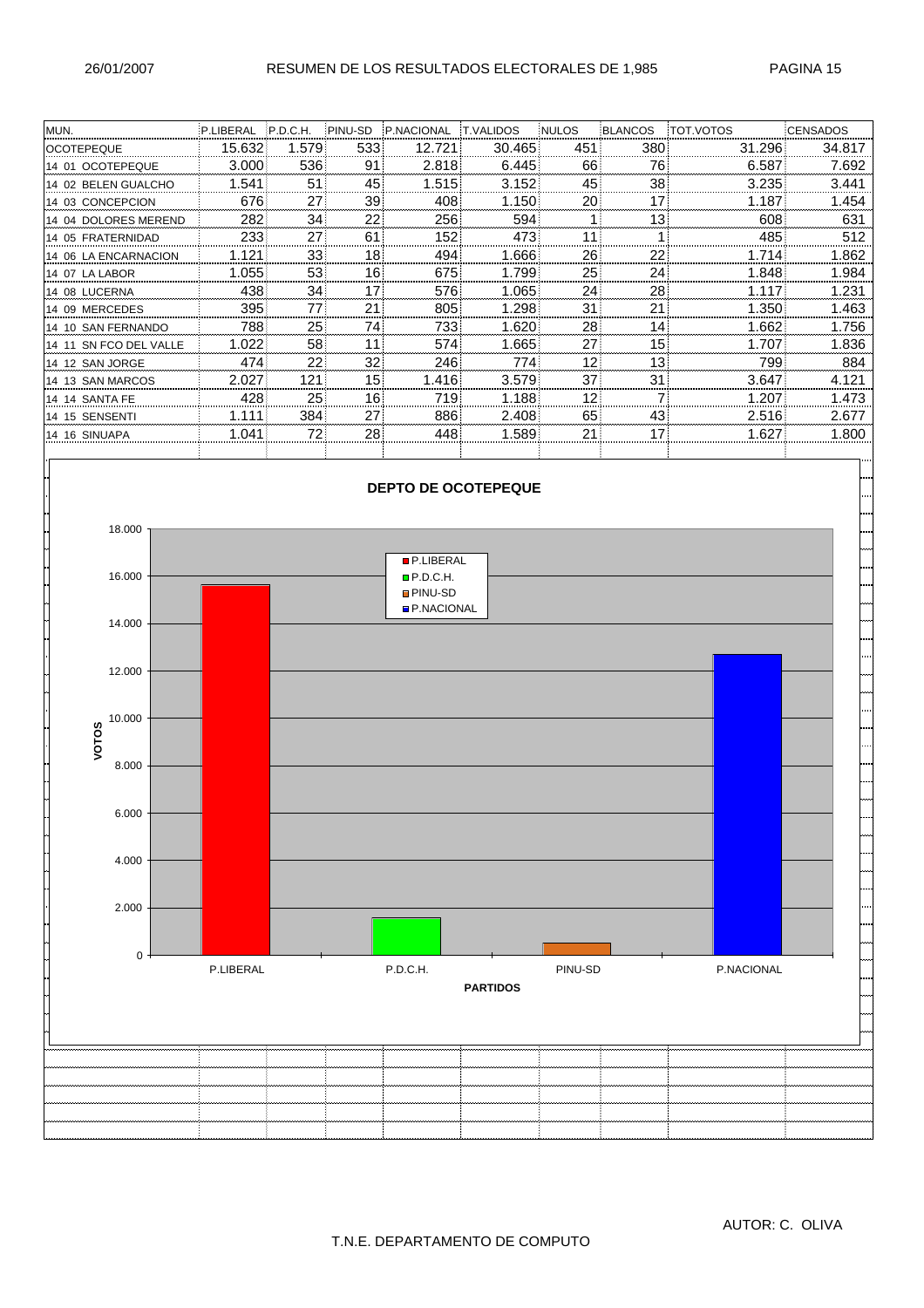$0 -$ 

5.000

10.000

15.000

20.000

25.000

**VOTOS**

30.000

35.000

| MUN.                       | P.LIBERAL P.D.C.H. |       | PINU-SD | P.NACIONAL                     | <b>T.VALIDOS</b> | <b>NULOS</b> | BLANCOS | <b>TOT.VOTOS</b> | <b>CENSADOS</b> |
|----------------------------|--------------------|-------|---------|--------------------------------|------------------|--------------|---------|------------------|-----------------|
| <b>OLANCHO</b>             | 43.262             | 2.140 | 1.761   | 39.363                         | 86.526           | 1.722        | 1.565   | 89.813           | 107.348         |
| 15 01 JUTICALPA            | 11.997             | 272   | 178     | 9.022                          | 21.469           | 348          | 486     | 22.303           | 27.768          |
| 15 02 CAMPAMENTO           | 2.043              | 95    | 101     | 2.359                          | 4.598            | 127          | 62      | 4.787            | 5.612           |
| 15 03 CATACAMAS            | 7.421              | 652   | 157     | 8.383                          | 16.613           | 296          | 378     | 17.287           | 20.722          |
| 15 04 CONCORDIA            | 884                | 30    | 34      | 1.079                          | 2.027            | 63           | 40      | 2.130            | 2.438           |
| 15 05 Dulce Nombre Culmi   | 1.880              | 177   | 108     | 1.671                          | 3.836            | 111          | 56      | 4.003            | 5.107           |
| 15 06 EL ROSARIO           | 398                | 38    | 48      | 614                            | 1.098            | 22           | 24      | 1.144            | 1.171           |
| 15 07 Esquipulas del Norte | 568                | 9     | 7       | 541                            | 1.125            | 17           | 16      | 1.158            | 1.338           |
| 15 08 GUALACO              | 1.397              | 38    | 70      | 1.549                          | 3.054            | 44           | 48      | 3.146            | 3.781           |
| 15 09 GUARIZAMA            | 703                | 78    | 34      | 858                            | 1.673            | 21           | 22      | 1.716            | 1.931           |
| 15 10 GUATA                | 905                | 46    | 47      | 998                            | 1.996            | 101          | 35      | 2.132            | 2.560           |
| 15 11 GUAYAPE              | 1.446              | 70    | 117     | 1.248                          | 2.881            | 78           | 73      | 3.032            | 3.530           |
| 15 12 JANO                 | 366                | 13    | 22      | 329                            | 730              | 25           | 11      | 766              | 942             |
| 15 13 LA UNION             | 492                | 38    | 160     | 534                            | 1.224            | 44           | 13      | 1.281            | 1.414           |
| 15 14 MANGULILE            | 993                | 37    | 53      | 1.011                          | 2.094            | 67           | 21      | 2.182            | 2.567           |
| <b>15 15 MANTO</b>         | 1.440              | 35    | 72      | 1.199                          | 2.746            | 0            | 0       | 2.746            | 3.451           |
| 15 16 SALAMA               | 1.117              | 48    | 45      | 1.238                          | 2.448            | 23           | 34      | 2.505            | 2.709           |
| 15 17 SAN ESTEBAN          | 2.473              | 75    | 25      | 936                            | 3.509            | 75           | 74      | 3.658            | 4.714           |
| 15 18 SN FCO DE Becerra    | 1.225              | 31    | 17      | 1.134                          | 2.407            | 25           | 20      | 2.452            | 2.584           |
| 15 19 SN FCO DE LA PAZ     | 2.303              | 45    | 217     | 2.344                          | 4.909            | 62           | 52      | 5.023            | 5.850           |
| 15 20 STA Maria del Real   | 1.067              | 209   | 57      | 948                            | 2.281            | 37           | 40      | 2.358            | 2.613           |
| <b>15 21 SILCA</b>         | 969                | 44    | 51      | 788                            | 1.852            | 21           | 21      | 1.894            | 2.088           |
| 15 22 YOCON                | 1.175              | 60    | 141     | 580                            | 1.956            | 115          | 39      | 2.110            | 2.458           |
|                            |                    |       |         |                                |                  |              |         |                  |                 |
|                            |                    |       |         |                                |                  |              |         |                  |                 |
|                            |                    |       |         | <b>DEPARTAMENTO DE OLANCHO</b> |                  |              |         |                  |                 |
| 50.000                     |                    |       |         |                                |                  |              |         |                  |                 |
|                            |                    |       |         |                                |                  |              |         |                  |                 |
| 45.000                     |                    |       |         | P.LIBERAL                      |                  |              |         |                  |                 |
|                            |                    |       |         | P.D.C.H.<br><b>PINU-SD</b>     |                  |              |         |                  |                 |
| 40.000                     |                    |       |         | P.NACIONAL                     |                  |              |         |                  |                 |
|                            |                    |       |         |                                |                  |              |         |                  |                 |

P.LIBERAL P.D.C.H. PINU-SD P.NACIONAL **PARTIDOS**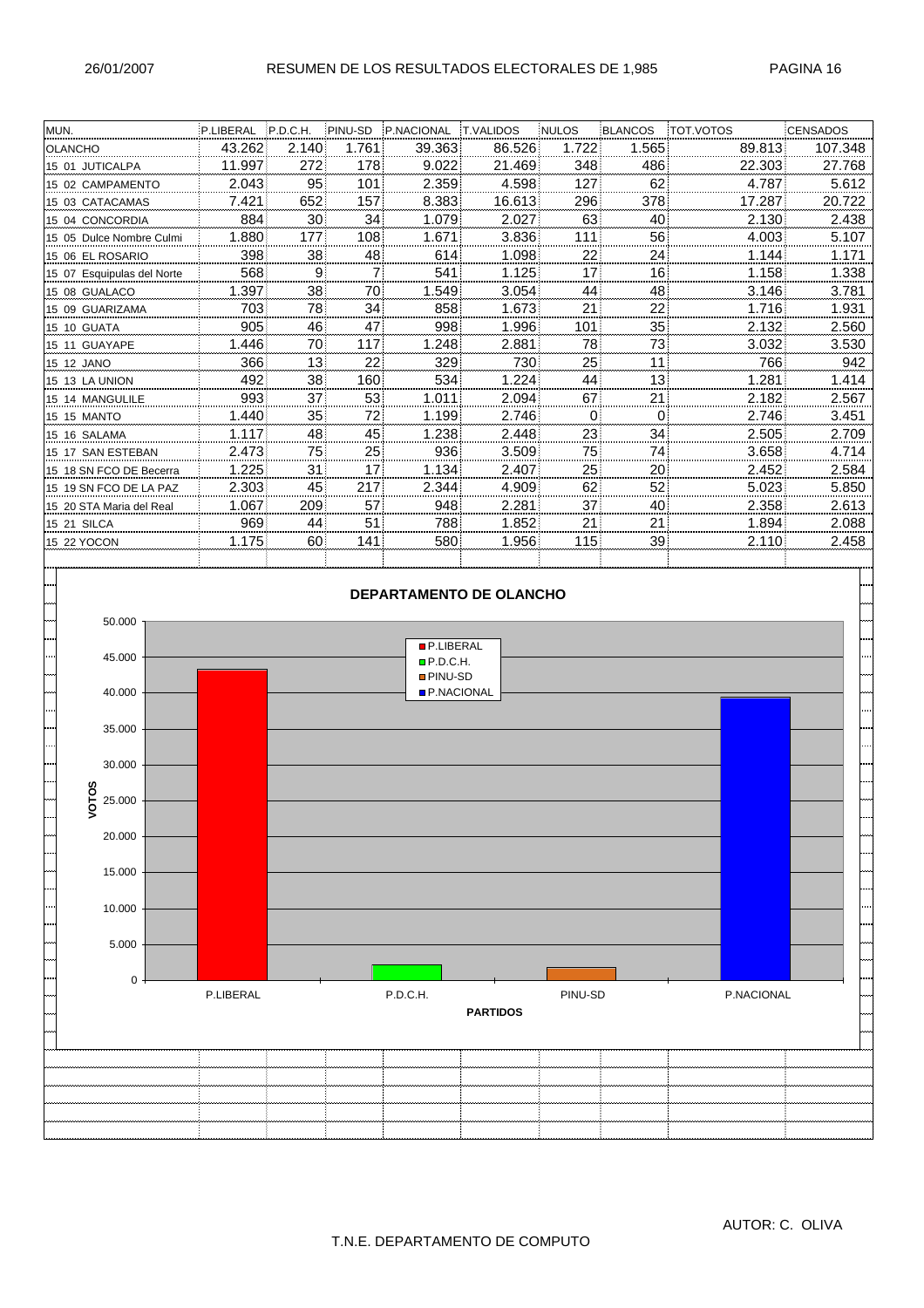| 50.370 |       |                |        |        |       |                                             |         |                         |
|--------|-------|----------------|--------|--------|-------|---------------------------------------------|---------|-------------------------|
|        | 2.619 | 1.475          | 45.376 | 99.840 | 1.734 | 1.840                                       | 103.414 | 119.084                 |
|        | 467   | 389            | 3.844  | 9.780  | 136   | 104                                         | 10.020  | 11.367                  |
| 797    | 52    | 19             | 1.785  | 2.653  | 49    | 47                                          | 2.749   | 2.989                   |
| 1.554  | 183   | 64             | 1.268  | 3.069  | 29    | 33                                          | 3.131   | 3.687                   |
| 2.754  | 88    | 51             | 1.971  | 4.864  | 83    | 99                                          | 5.046   | 5.922                   |
| 516    | 135   | 60             | 568    | 1.279  | 37    | 27                                          | 1.343   | 1.422                   |
| 3.490  | 35    | 83             | 2.632  | 6.240  | 85    | 71                                          | 6.396   | 6.871                   |
| 1.464  | 57    | 20             | 1.826  | 3.367  | 29    | 53                                          | 3.449   | 3.682                   |
| 532    | 136   | 28             | 548    | 1.244  | 15    | 56                                          | 1.315   | 1.474                   |
| 672    | 67    | 34             | 597    | 1.370  | 28    | 32                                          | 1.430   | 1.554                   |
| 1.034  | 82    | 60             | 1.153  | 2.329  | 101   | 29                                          | 2.459   | 2.616                   |
| 994    | 34    | 56             | 382    | 1.466  | 44    | 37                                          | 1.547   | 1.799                   |
|        | 32    | 37             | 1.308  |        | 19    | 27                                          |         | 2.819                   |
| 5.070  | 118   | 68             | 4.850  | 10.106 | 161   | 301                                         | 10.568  | 12.581                  |
| 1.316  | 54    | 61             | 2.025  | 3.456  | 62    | 53                                          | 3.571   | 3.932                   |
| 977    | 49    | 46             | 416    | 1.488  | 21    | 28                                          | 1.537   | 1.759                   |
| 1.522  | 42    | 52             | 1.418  | 3.034  | 38    | 50                                          | 3.122   | 3.561                   |
| 880    | 127   | 37             | 1.162  | 2.206  |       |                                             | 2.311   | 2.859                   |
| 3.450  | 205   | 88             | 3.995  | 7.738  | 129   | 177                                         | 8.044   | 10.145                  |
| 707    | 40    | 10             | 795    | 1.552  | 28    | 23                                          | 1.603   | 1.841                   |
| 3.735  | 131   | 13             | 2.684  | 6.563  | 135   | 140                                         | 6.838   | 7.617                   |
| 1.919  | 69    | 27             | 1.588  | 3.603  | 80    | 43                                          |         | 4.295                   |
| 2.222  | 50    | 41             | 1.289  | 3.602  | 66    | 37                                          | 3.705   | 4.191                   |
| 3.910  | 107   | 23             | 3.748  | 7.788  | 203   | 189                                         | 8.180   | 10.306                  |
| 337    | 98    | 35             | 684    | 1.154  | 28    | 26                                          | 1.208   | 1.307                   |
| 491    | 56    | 35             | 492    | 1.074  | 20    | 13                                          | 1.107   | 1.161                   |
| 3.944  | 105   | 38             | 2.348  | 6.435  | 70    | 78                                          |         | 7.327                   |
|        |       |                |        |        |       |                                             |         |                         |
|        |       |                |        |        |       |                                             |         |                         |
|        |       | 5.080<br>1.003 |        |        |       | 2.380<br>38<br><b>DEPTO DE STA. BARBARA</b> | 67      | 2.426<br>3.726<br>6.583 |

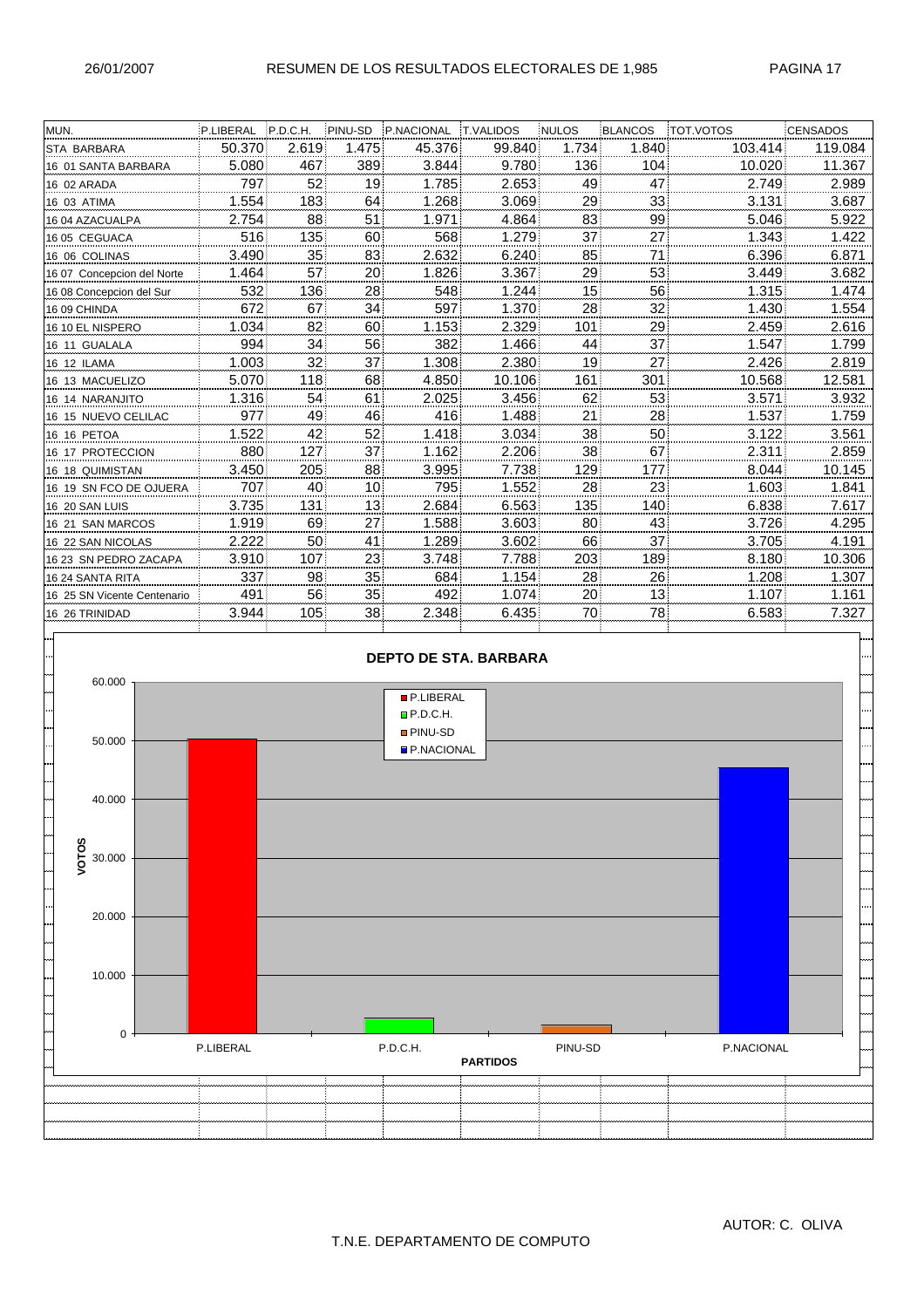